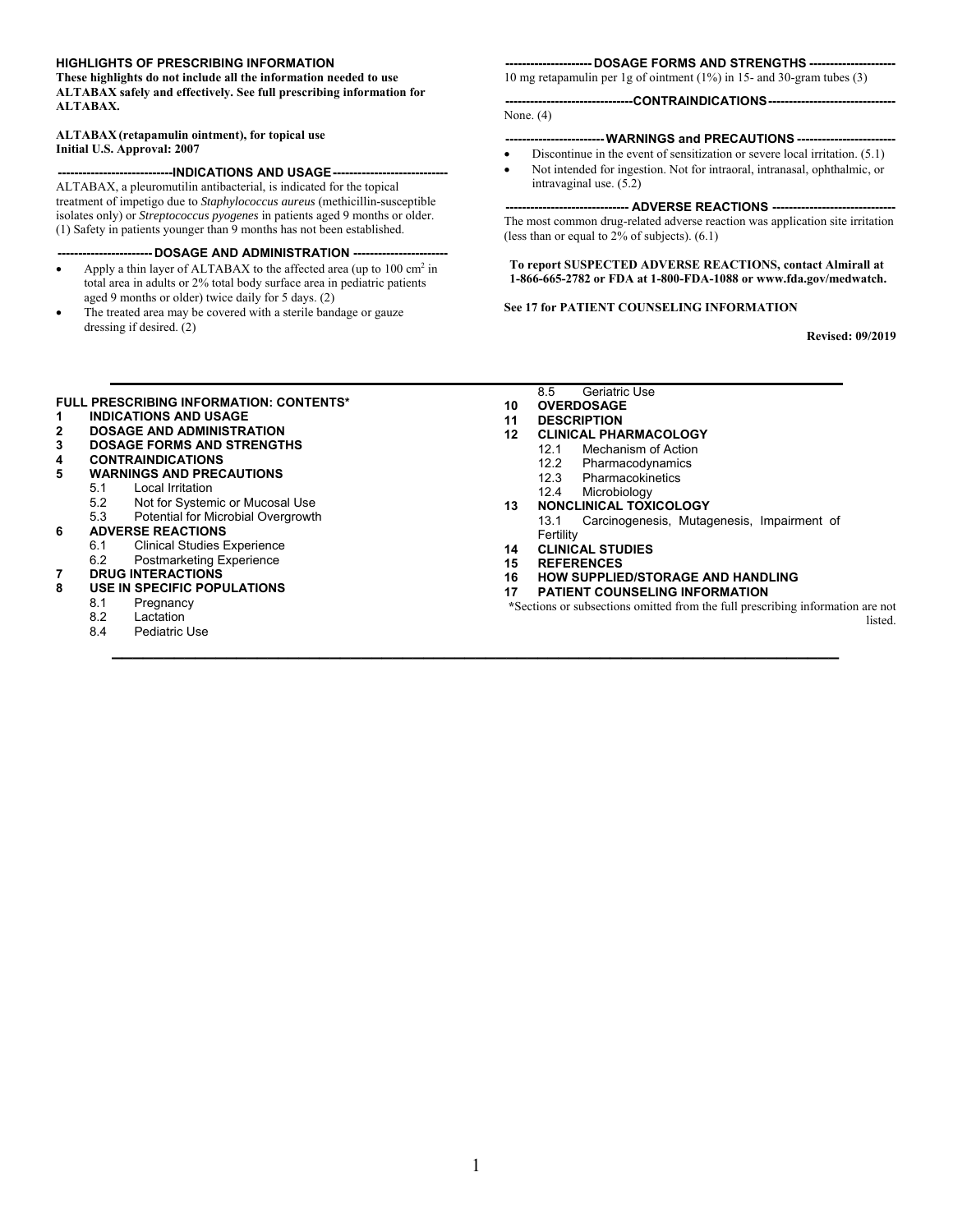# **FULL PRESCRIBING INFORMATION**

# **1 INDICATIONS AND USAGE**

 $ALTABAX<sup>®</sup>$  is indicated for use in adults and pediatric patients aged 9 months and older for the topical treatment of impetigo (up to  $100 \text{ cm}^2$  in total area in adults or 2% total body surface area in pediatric patients aged 9 months or older) due to *Staphylococcus aureus* (methicillinsusceptible isolates only) or *Streptococcus pyogenes [see Clinical Studies (14)]*. Safety in patients younger than 9 months has not been established.

To reduce the development of drug-resistant bacteria and maintain the effectiveness of ALTABAX and other antibacterial drugs, ALTABAX should be used only to treat or prevent infections that are proven or strongly suspected to be caused by susceptible bacteria.

# **2 DOSAGE AND ADMINISTRATION**

A thin layer of ALTABAX should be applied to the affected area (up to  $100 \text{ cm}^2$  in total area in adults or 2% total body surface area in pediatric patients aged 9 months or older) twice daily for 5 days. The treated area may be covered with a sterile bandage or gauze dressing if desired *[see Patient Counseling Information (17)]*.

# **3 DOSAGE FORMS AND STRENGTHS**

10 mg retapamulin per 1g of ointment in 15- and 30- gram tubes

# **4 CONTRAINDICATIONS**

None.

# **5 WARNINGS AND PRECAUTIONS**

# **5.1 Local Irritation**

In the event of sensitization or severe local irritation from ALTABAX, usage should be discontinued, the ointment wiped off, and appropriate alternative therapy for the infection instituted *[see Patient Counseling Information (17)]*.

# **5.2 Not for Systemic or Mucosal Use**

ALTABAX is not intended for ingestion or for oral, intranasal, ophthalmic, or intravaginal use. The efficacy and safety of ALTABAX on mucosal surfaces have not been established. Epistaxis has been reported with the use of ALTABAX on nasal mucosa.

# **5.3 Potential for Microbial Overgrowth**

The use of antibiotics may promote the selection of nonsusceptible organisms. Should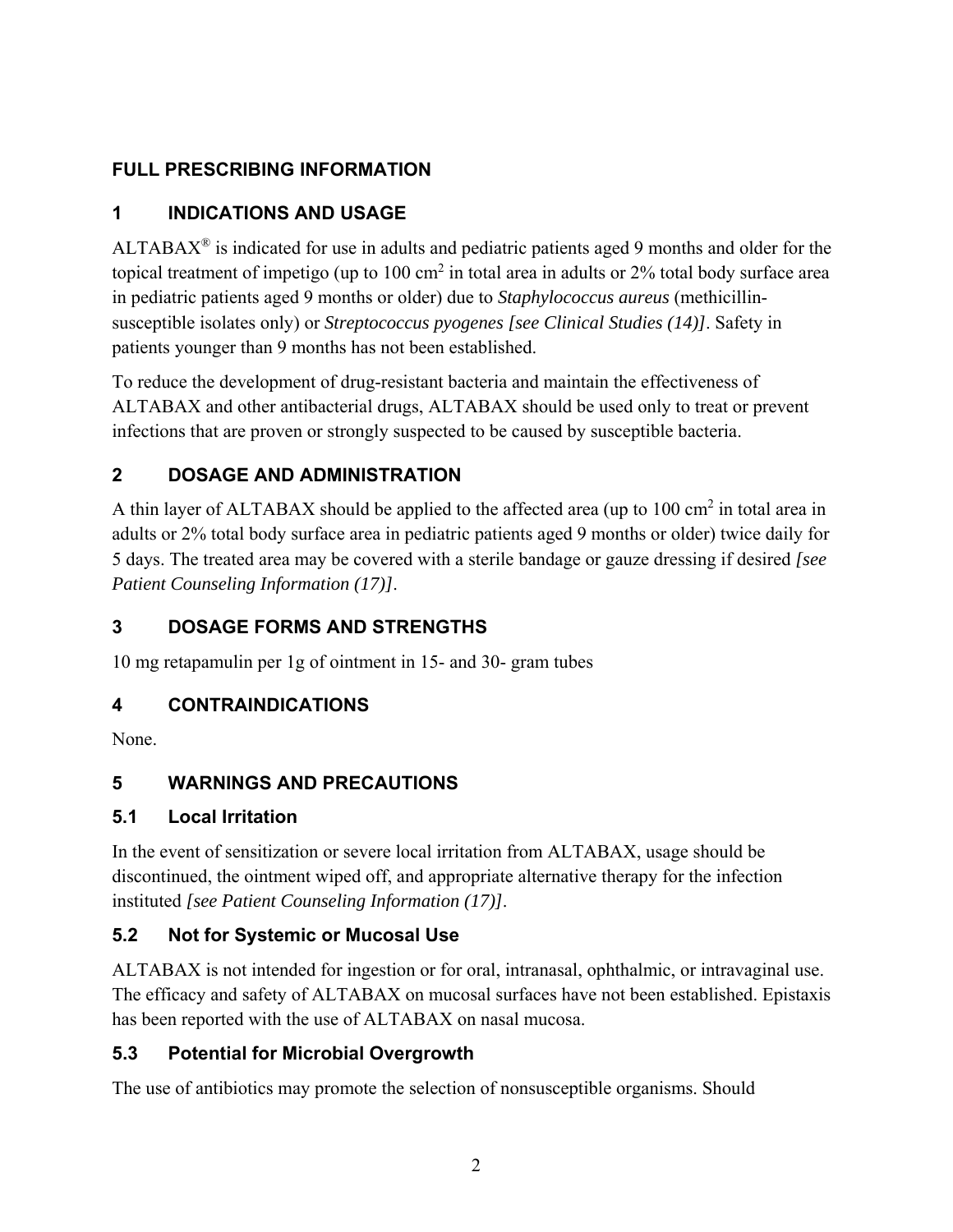superinfection occur during therapy, appropriate measures should be taken.

Prescribing ALTABAX in the absence of a proven or strongly suspected bacterial infection is unlikely to provide benefit to the patient and increases the risk of the development of drugresistant bacteria.

# **6 ADVERSE REACTIONS**

# **6.1 Clinical Studies Experience**

Because clinical trials are conducted under varying conditions, adverse reaction rates observed in the clinical trials of a drug cannot be directly compared with rates in the clinical trials of another drug and may not reflect the rates observed in practice. The adverse reaction information from the clinical trials does, however, provide a basis for identifying the adverse events that appear to be related to drug use and for approximating rates.

The safety profile of ALTABAX was assessed in 2,115 adult and pediatric subjects 9 months and older who used at least one dose from a 5-day, twice-a-day regimen of retapamulin ointment. Control groups included 819 adult and pediatric subjects who used at least one dose of the active control (oral cephalexin), 172 subjects who used an active topical comparator (not available in the US), and 71 subjects who used placebo.

Adverse events rated by investigators as drug-related occurred in 5.5% (116/2,115) of subjects treated with retapamulin ointment, 6.6% (54/819) of subjects receiving cephalexin, and 2.8% (2/71) of subjects receiving placebo. The most common drug-related adverse events (greater than or equal to 1% of subjects) were application site irritation  $(1.4\%)$  in the retapamulin group, diarrhea (1.7%) in the cephalexin group, and application site pruritus (1.4%) and application site paresthesia (1.4%) in the placebo group.

# Adults

The adverse events, regardless of attribution, reported in at least 1% of adults (aged 18 years and older) who received ALTABAX or comparator are presented in Table 1.

**Adverse Event ALTABAX N = 1,527 % Cephalexin N = 698 %**  Headache  $2.0$  2.0 2.0 Application site irritation 1.6 (1.0) Diarrhea 1.4 1.4 2.3 Nausea 1.2 1.9 Nasopharyngitis 1.2  $\vert$  1.2  $\vert$  1.0 Creatinine phosphokinase increased  $\sim 1.0$  1.0

# **Table 1. Adverse Events Reported by 1% of Adult Subjects Treated with ALTABAX or Comparator in Phase 3 Clinical Trials**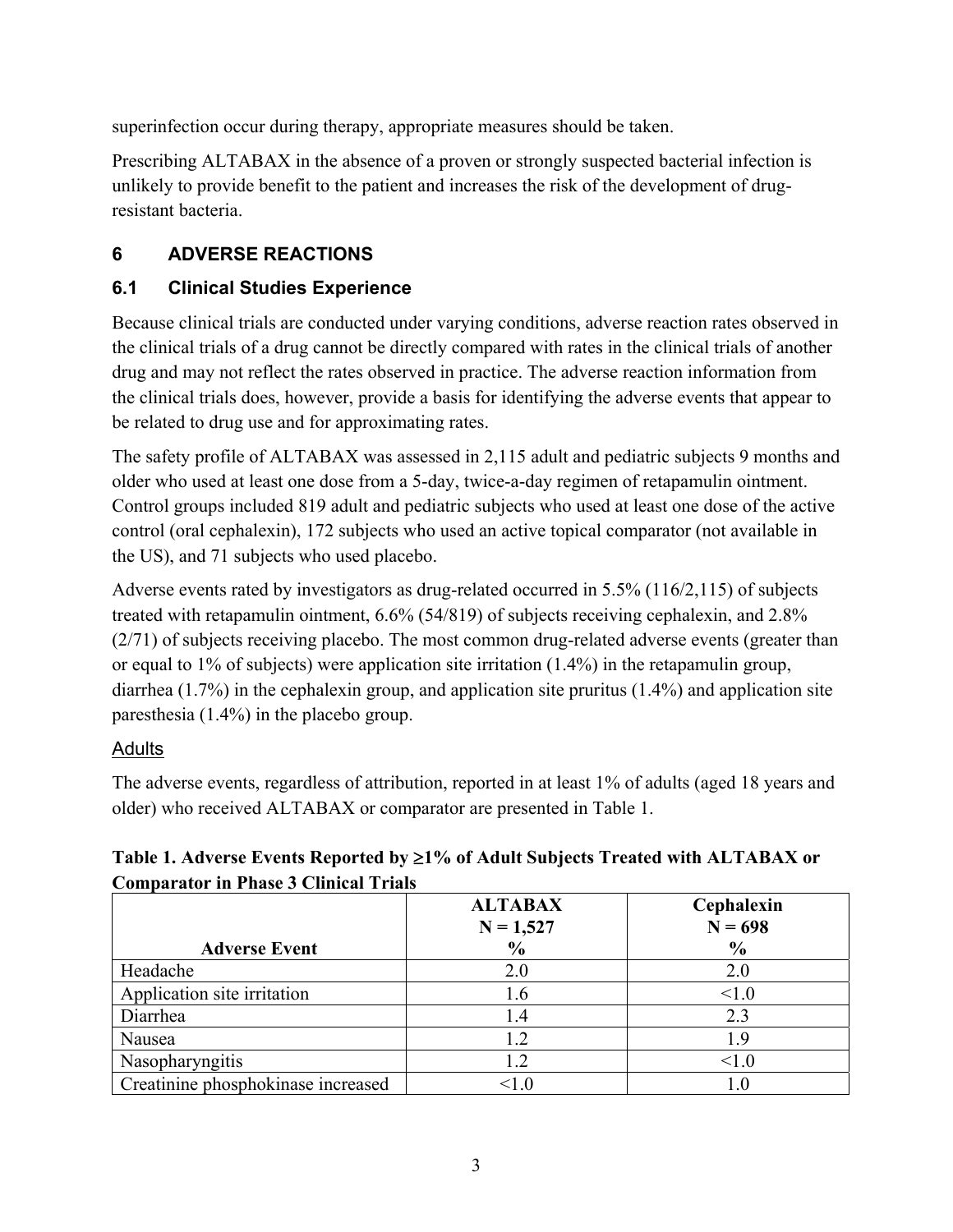## **Pediatrics**

The adverse events, regardless of attribution, reported in at least 1% of pediatric subjects aged 9 months to 17 years who received ALTABAX are presented in Table 2.

|                           | <b>ALTABAX</b><br>$N = 588$ | Cephalexin<br>$N = 121$ | Placebo<br>$N = 64$ |
|---------------------------|-----------------------------|-------------------------|---------------------|
| <b>Adverse Event</b>      | $\frac{0}{0}$               | $\frac{6}{6}$           | $\frac{0}{0}$       |
| Application site pruritus | 1.9                         |                         |                     |
| Diarrhea                  | 1.7                         | 5.0                     |                     |
| Nasopharyngitis           | 1.5                         |                         |                     |
| Pruritus                  | 1.5                         | 1.0                     | 1.6                 |
| Eczema                    | 1.0                         |                         |                     |
| Headache                  | 1.2                         |                         |                     |
| Pyrexia                   |                             | < 1.0                   |                     |

# **Table 2. Adverse Events Reported by 1% in Pediatric Subjects Aged 9 Months to 17 Years Treated with ALTABAX in Phase 3 Clinical Trials**

## **Other Adverse Events**

Application site pain, erythema, and contact dermatitis were reported in less than 1% of subjects in clinical trials.

## **6.2 Postmarketing Experience**

In addition to reports in clinical trials, the following events have been identified during postmarketing use of ALTABAX. Because these events are reported voluntarily from a population of uncertain size, it is not possible to reliably estimate their frequency or establish a causal relationship to drug exposure.

## General Disorders and Administration Site Conditions

Application site burning.

Immune System Disorders

Hypersensitivity including angioedema.

# **7 DRUG INTERACTIONS**

Coadministration of oral ketoconazole 200 mg twice daily increased retapamulin geometric mean  $AUC_{(0-24)}$  and  $C_{\text{max}}$  by 81% after topical application of retapamulin ointment, 1% on the abraded skin of healthy adult males. Due to low systemic exposure to retapamulin following topical application in adults and pediatric patients aged 2 years and older, dosage adjustments for retapamulin are unnecessary in these patients when coadministered with CYP3A4 inhibitors, such as ketoconazole. Based on in vitro P450 inhibition studies and the low systemic exposure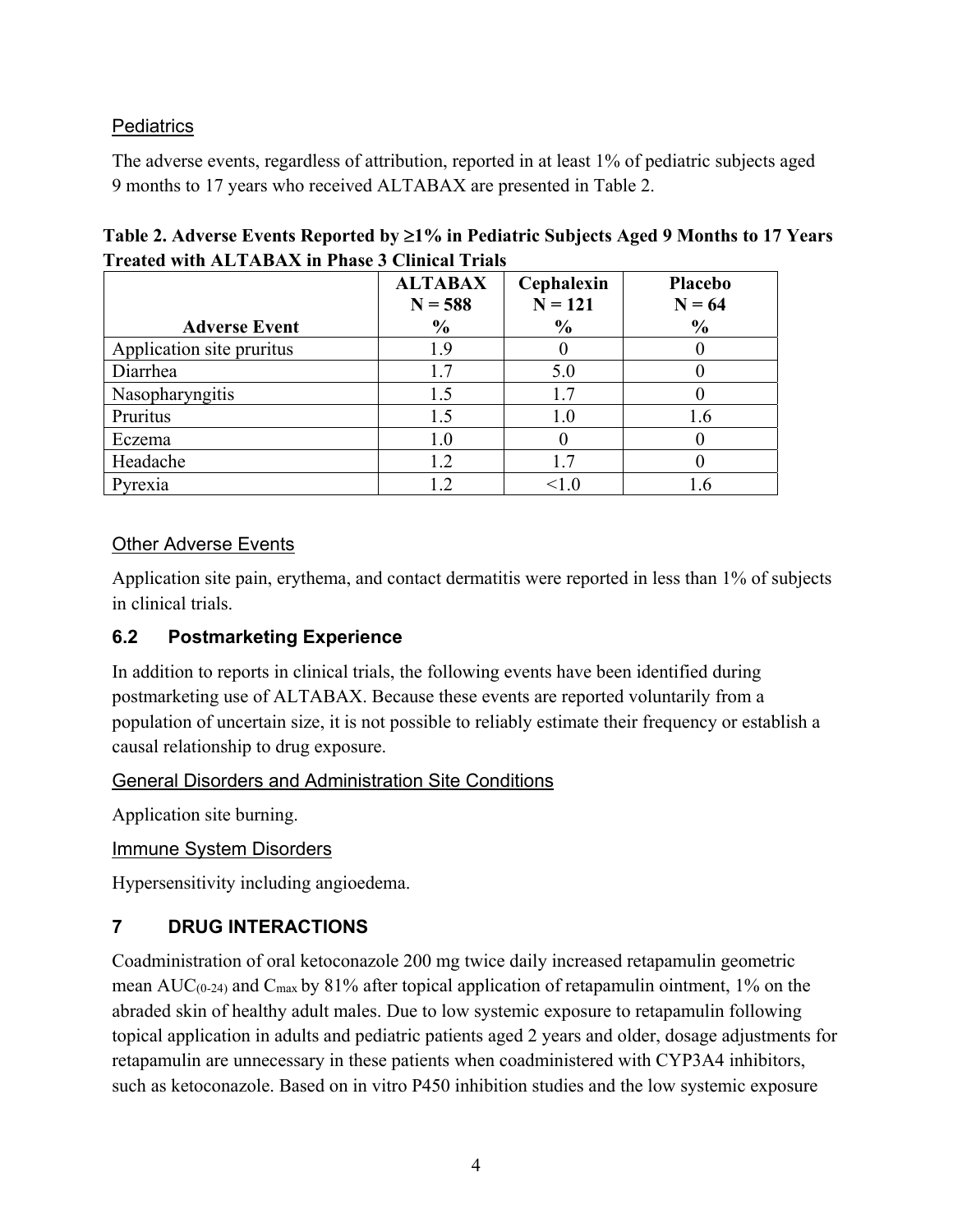observed following topical application of ALTABAX, retapamulin is unlikely to affect the metabolism of other P450 substrates.

Concomitant administration of retapamulin and CYP3A4 inhibitors, such as ketoconazole, has not been studied in pediatric patients. In pediatric subjects aged 2 to 24 months, systemic exposure of retapamulin was higher compared with subjects aged 2 years and older after topical application *[see Pharmacokinetics (12.3)]*. Based on the higher exposure of retapamulin, it is not recommended to coadminister ALTABAX with strong CYP3A4 inhibitors in patients younger than 24 months.

The effect of concurrent application of ALTABAX and other topical products to the same area of skin has not been studied.

## **8 USE IN SPECIFIC POPULATIONS**

### **8.1 Pregnancy**

### Risk Summary

There are no available data on ALTABAX use in pregnant women to inform any drug associated risk for major birth defects, miscarriage or adverse maternal or fetal outcomes. Retapamulin is negligibly absorbed systemically following topical administration and maternal use is not expected to result in fetal exposure to the retapamulin *[see Clinical Pharmacology (12.3)].*  Animal reproduction studies were not conducted with ALTABAX. However, in animal studies where retapamulin was administered by oral gavage or intravenous infusion to pregnant rats and rabbits, respectively, during organogenesis, maternal toxicity was seen at doses greater than or equal to 150 mg/kg/day and 7.2 mg/kg/day (8-fold the maximum achievable human exposure based on AUC) for oral and intravenous routes, respectively. The estimated background risk of major birth defects and miscarriage for the indicated population is unknown. All pregnancies have a background risk of birth defect, loss, or other adverse outcomes. In the U.S. general population the background risk of major birth defects in clinically recognized pregnancies is 2% to 4% and of miscarriage is 15% to 20%, respectively.

### **8.2 Lactation**

### Risk Summary

There are no data available on the presence of retapamulin in human milk, its effects on the breastfed infant or its effects on milk production. However, breastfeeding is not expected to result in exposure of the child to the drug due to the negligible systemic absorption of retapamulin in humans following topical administration of ALTABAX [*see Clinical Pharmacology (12.3)].* 

The developmental and health benefits of breastfeeding should be considered along with the mother's clinical need for ALTABAX and any potential adverse effects on the breastfed infant from ALTABAX or from the underlying maternal condition.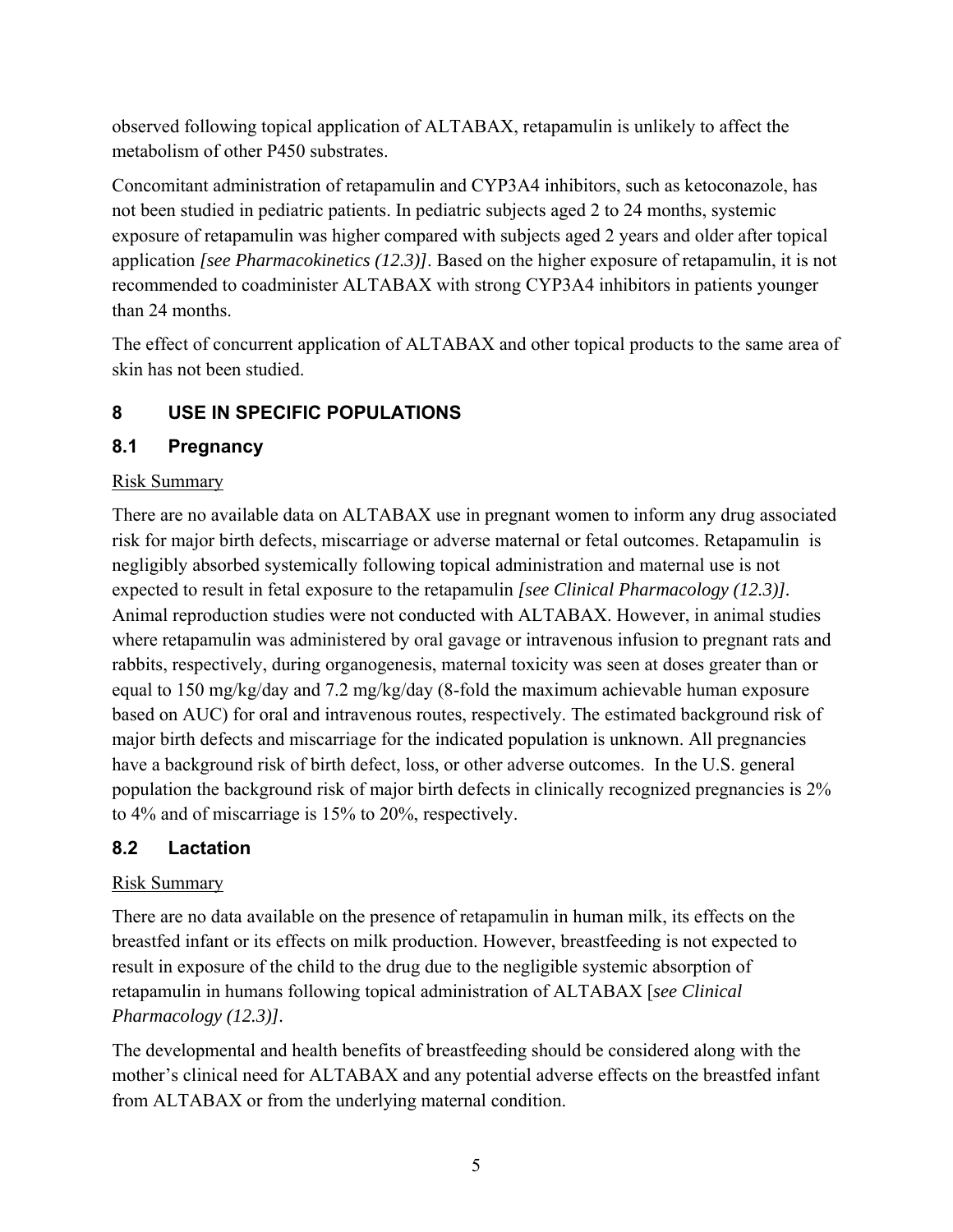# **8.4 Pediatric Use**

The safety and effectiveness of ALTABAX in the treatment of impetigo have been established in pediatric patients aged 9 months to 17 years. Use of ALTABAX in pediatric patients (9 months to 17 years of age) is supported by evidence from adequate and well-controlled trials of ALTABAX in which 588 pediatric subjects received at least one dose of retapamulin ointment, 1% *[see Adverse Reactions (6.1), Clinical Studies (14)]*. The magnitude of efficacy and the safety profile of ALTABAX in pediatric subjects 9 months and older were similar to those in adults.

The safety and effectiveness of ALTABAX in pediatric patients younger than 9 months have not been established. An open-label clinical trial of topical treatment with ALTABAX (twice daily for 5 days) was conducted in subjects aged 2 to 24 months. Plasma samples were obtained from 79 subjects. In these pediatric subjects, systemic exposure of retapamulin was higher compared with subjects aged 2 to 17 years. Furthermore, a higher proportion of pediatric subjects aged 2 to 9 months had measurable concentrations (greater than 0.5 ng per mL) of retapamulin compared with subjects aged 9 to 24 months *[see Pharmacokinetics (12.3)]*. The highest levels were seen in subjects aged 2 to 6 months *[see Pharmacokinetics (12.3)]*. The use of retapamulin is not indicated in pediatric patients younger than 9 months.

# **8.5 Geriatric Use**

Of the total number of subjects in the adequate and well-controlled trials of ALTABAX, 234 subjects were aged 65 years and older, of whom 114 subjects were aged 75 years and older. No overall differences in effectiveness or safety were observed between these subjects and younger adult subjects.

# **10 OVERDOSAGE**

Overdosage with ALTABAX has not been reported. Any signs or symptoms of overdose, either topically or by accidental ingestion, should be treated symptomatically consistent with good clinical practice.

There is no known antidote for overdoses of ALTABAX.

# **11 DESCRIPTION**

ALTABAX contains retapamulin, a semisynthetic pleuromutilin antibiotic. The chemical name of retapamulin is acetic acid, [[(3-*exo*)-8-methyl-8-azabicyclo[3.2.1]oct-3-yl]thio]-, (3a*S*,4*R*,5*S*,6*S*,8*R*,9*R*,9a*R*,10*R*)-6-ethenyldecahydro-5-hydroxy-4,6,9,10-tetramethyl-1-oxo-3a,9 propano-3a*H*-cyclopentacycloocten-8-yl ester. Retapamulin, a white to pale-yellow crystalline solid, has a molecular formula of C<sub>30</sub>H<sub>47</sub>NO<sub>4</sub>S, and a molecular weight of 517.78. The chemical structure is: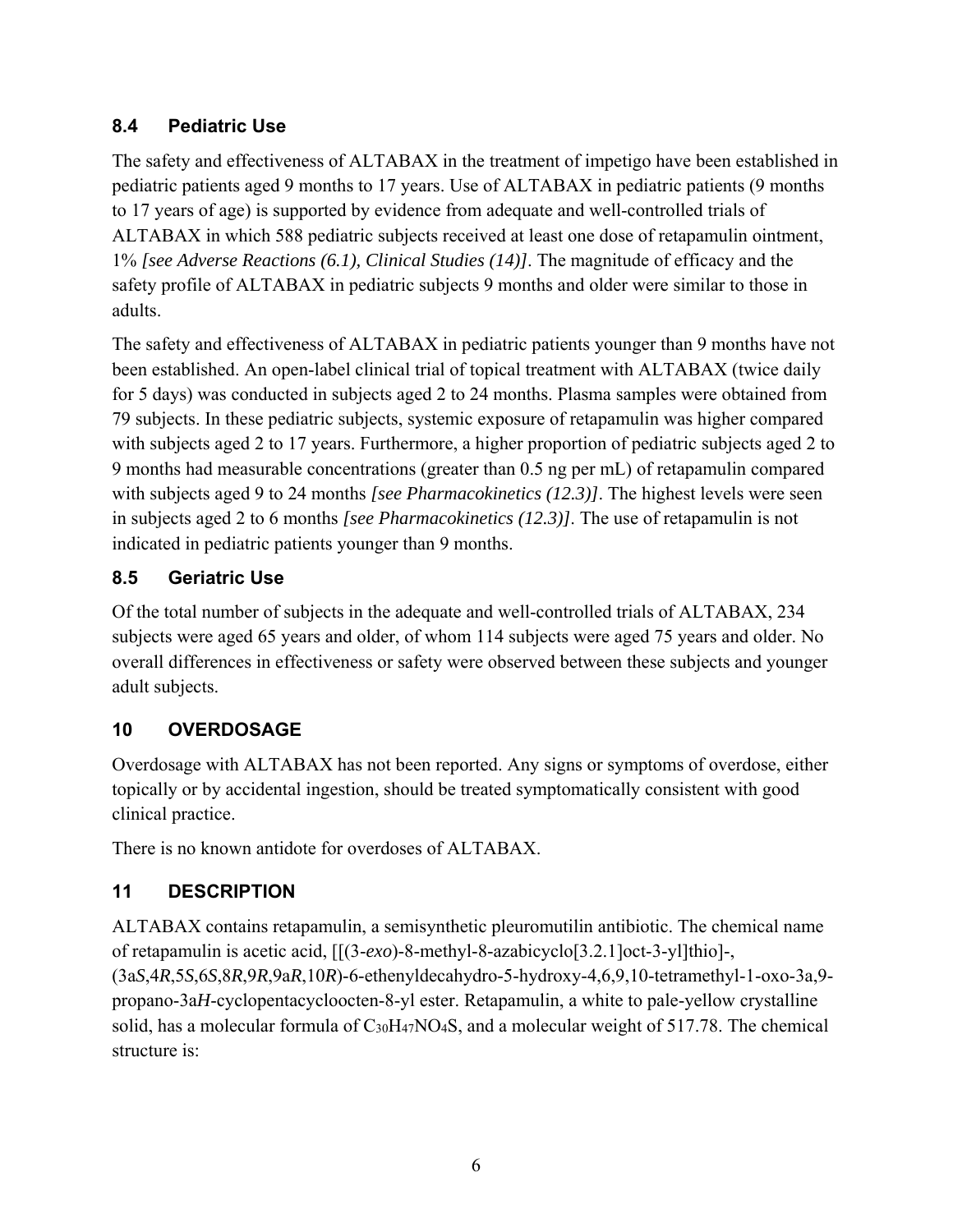

Each gram of ointment for dermatological use contains 10 mg of retapamulin in white petrolatum.

# **12 CLINICAL PHARMACOLOGY**

## **12.1 Mechanism of Action**

ALTABAX is an antibacterial agent *[see Clinical Pharmacology (12.4)]*.

## **12.2 Pharmacodynamics**

In post-hoc analyses of manually over-read 12-lead ECGs from healthy subjects ( $N = 103$ ), no significant effects on QT/QTc intervals were observed after topical application of retapamulin ointment on intact and abraded skin. Due to the low systemic exposure to retapamulin with topical application, QT prolongation in patients is unlikely *[see Clinical Pharmacology (12.3)]*.

## **12.3 Pharmacokinetics**

## Absorption

In a trial of healthy adult subjects, retapamulin ointment, 1% was applied once daily to intact skin (800 cm<sup>2</sup> surface area) and to abraded skin (200 cm<sup>2</sup> surface area) under occlusion for up to 7 days. Systemic exposure following topical application of retapamulin through intact and abraded skin was low. Three percent of blood samples obtained on Day 1 after topical application to intact skin had measurable retapamulin concentrations (lower limit of quantitation 0.5 ng per mL); thus C<sub>max</sub> values on Day 1 could not be determined. Eighty-two percent of blood samples obtained on Day 7 after topical application to intact skin and 97% and 100% of blood samples obtained after topical application to abraded skin on Days 1 and 7, respectively, had measurable retapamulin concentrations. The median C<sub>max</sub> value in plasma after application to 800 cm<sup>2</sup> of intact skin was 3.5 ng per mL on Day 7 (range: 1.2 to 7.8 ng per mL). The median  $C_{\text{max}}$  value in plasma after application to 200 cm<sup>2</sup> of abraded skin was 11.7 ng per mL on Day 1 (range: 5.6 to 22.1 ng per mL) and 9.0 ng per mL on Day 7 (range: 6.7 to 12.8 ng per mL).

Plasma samples were obtained from 380 adult subjects and 136 pediatric subjects (aged 2 to 17 years) who were receiving topical treatment with ALTABAX topically twice daily. Eleven percent had measurable retapamulin concentrations (lower limit of quantitation 0.5 ng per mL),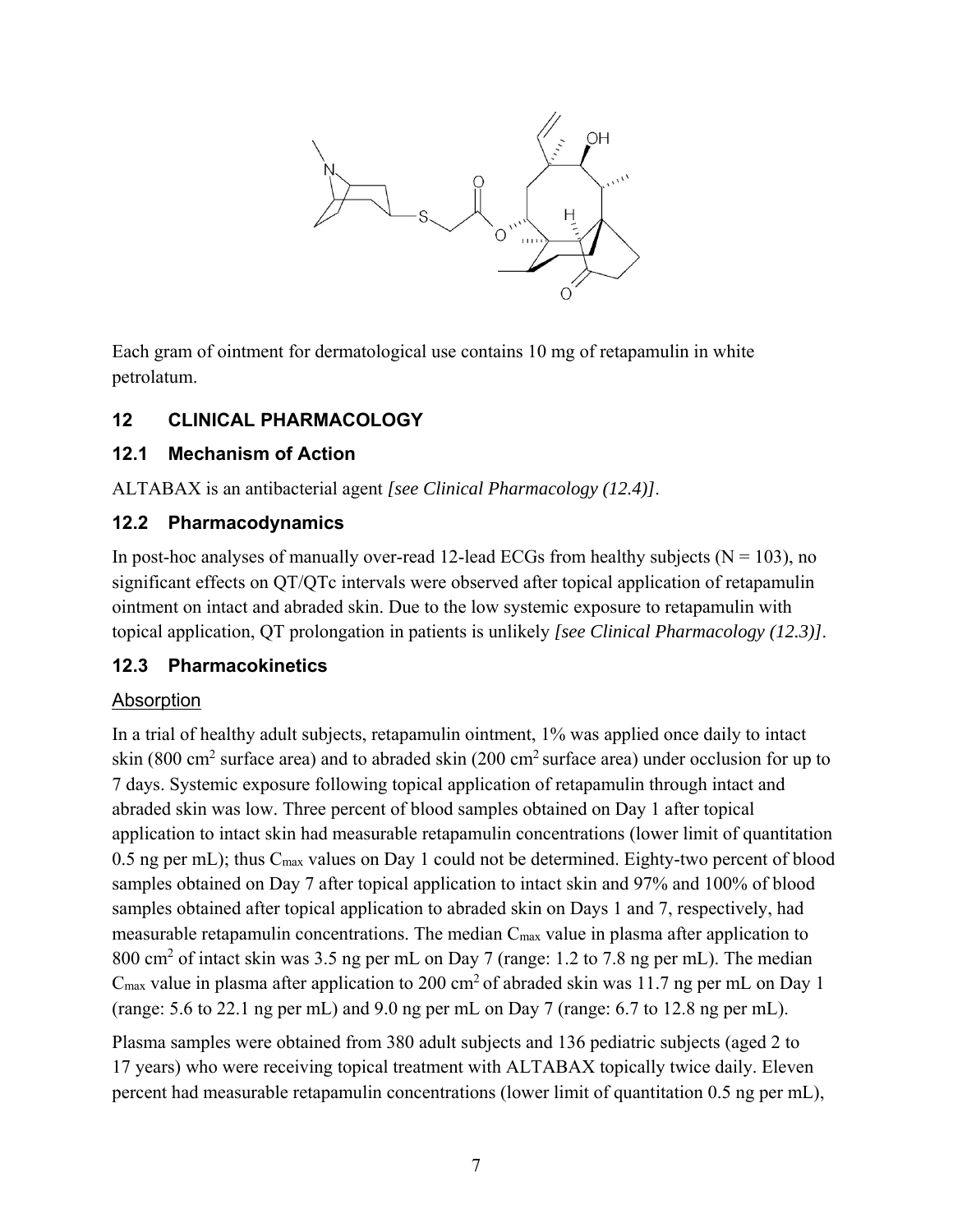of which the median concentration was 0.8 ng per mL. The maximum measured retapamulin concentration in adults was 10.7 ng per mL and in pediatric subjects (aged 2 to 17 years) was 18.5 ng per mL.

A single plasma sample was obtained from 79 pediatric subjects (aged 2 to 24 months) who were receiving topical treatment with ALTABAX twice daily. Forty-six percent had measurable retapamulin concentrations greater than 0.5 ng per mL) compared with 7% in pediatric subjects aged 2 to 17 years. A higher proportion (69%) of pediatric subjects aged 2 to 9 months had measurable concentrations of retapamulin compared with subjects aged 9 to 24 months (32%). Among pediatric subjects aged 2 to 9 months ( $n = 29$ ), 4 subjects had retapamulin concentrations that were higher (greater than or equal to 26.9 ng per mL) than the maximum concentration observed in pediatric subjects aged 2 to 17 years (18.5 ng per mL). Among pediatric subjects aged 9 to 24 months ( $n = 50$ ), 1 subject had a retapamulin concentration that was higher (95.1 ng) per mL) than the maximum level observed in pediatric subjects aged 2 to 17 years.

### **Distribution**

Retapamulin is approximately 94% bound to human plasma proteins, and the protein binding is independent of concentration. The apparent volume of distribution of retapamulin has not been determined in humans.

### Metabolism

In vitro studies with human hepatocytes showed that the main routes of metabolism were monooxygenation and di-oxygenation. In vitro studies with human liver microsomes demonstrated that retapamulin is extensively metabolized to numerous metabolites, of which the predominant routes of metabolism were mono-oxygenation and N-demethylation. The major enzyme responsible for metabolism of retapamulin in human liver microsomes was cytochrome P450 3A4 (CYP3A4).

### **Elimination**

Retapamulin elimination in humans has not been investigated due to low systemic exposure after topical application.

## **12.4 Microbiology**

Retapamulin is a semisynthetic derivative of the compound pleuromutilin, which is isolated through fermentation from *Clitopilus passeckerianus* (formerly *Pleurotus passeckerianus*)*.* In vitro activity of retapamulin against isolates of *Staphylococcus aureus* as well as *Streptococcus pyogenes* has been demonstrated.

### Antimicrobial Mechanism of Action

Retapamulin selectively inhibits bacterial protein synthesis by interacting at a site on the 50S subunit of the bacterial ribosome through an interaction that is different from that of other antibiotics. This binding site involves ribosomal protein L3 and is in the region of the ribosomal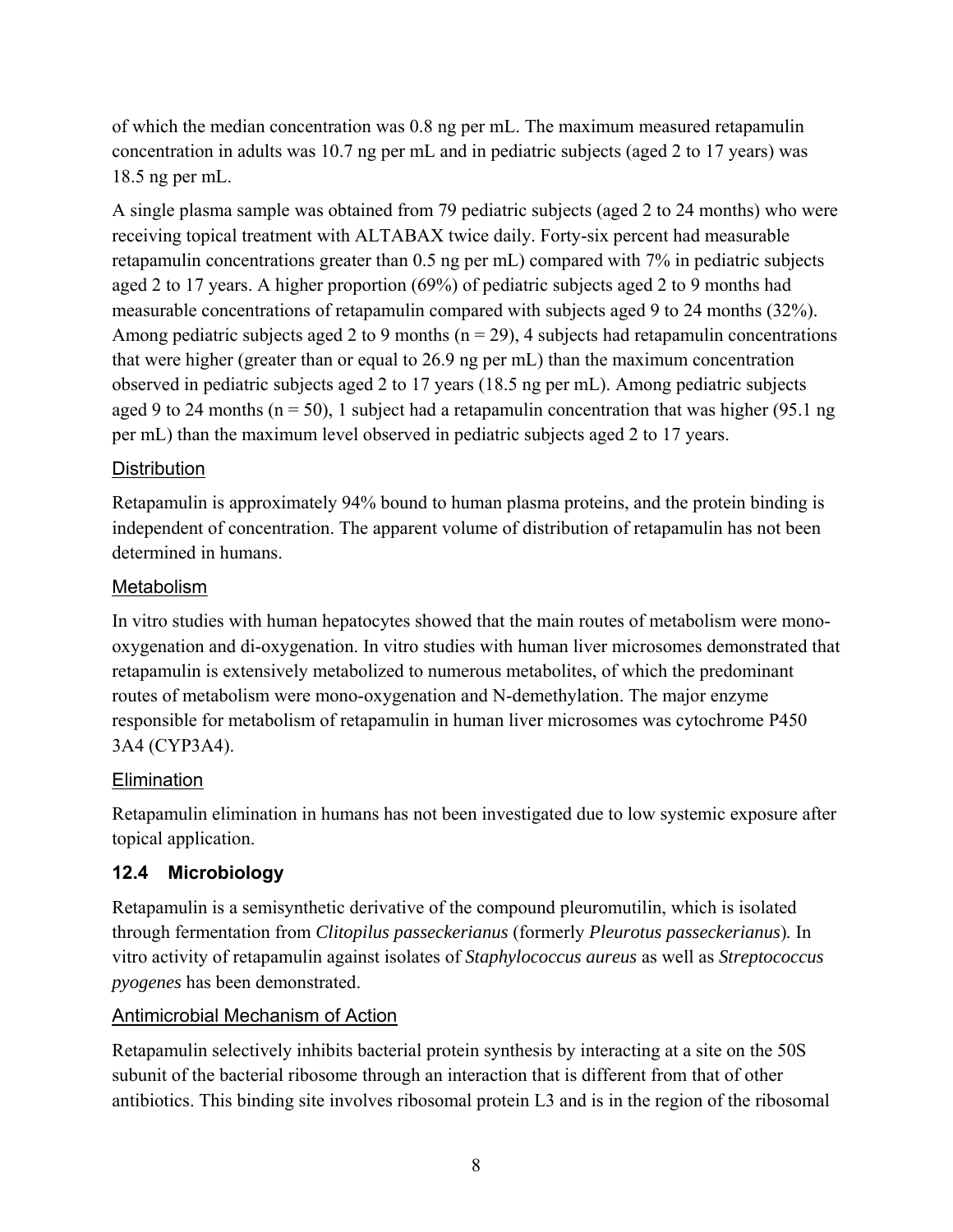P site and peptidyl transferase center. By virtue of binding to this site, pleuromutilins inhibit peptidyl transfer, block P-site interactions, and prevent the normal formation of active 50S ribosomal subunits. Retapamulin is bacteriostatic against *Staphylococcus aureus* and *Streptococcus pyogenes* at the retapamulin in vitro minimum inhibitory concentration (MIC) for these organisms. At concentrations 1,000 times the in vitro MIC, retapamulin is bactericidal against these same organisms. Although cross-resistance between retapamulin and other antibacterial classes (such as clindamycin and oxazolidones) exist, isolates resistant to these classes may be susceptible to retapamulin.

## Mechanisms of Decreased Susceptibility to Retapamulin

In vitro, 2 mechanisms that cause reduced susceptibility to retapamulin have been identified, specifically, mutations in ribosomal protein L3, the presence of Cfr rRNA methyltransferase or the presence of an efflux mechanism. Decreased susceptibility of *S. aureus* to retapamulin (highest retapamulin MIC was 2 mcg per mL) develops slowly in vitro via multistep mutations in L3 after serial passage in sub-inhibitory concentrations of retapamulin. There was no apparent treatment-associated reduction in susceptibility to retapamulin in the Phase 3 clinical program. The clinical significance of these findings is not known.

## **Other**

Based on in vitro broth microdilution susceptibility testing, no differences were observed in susceptibility of *S. aureus* to retapamulin whether the isolates were methicillin-resistant or methicillin-susceptible. Retapamulin susceptibility did not correlate with clinical success rates in patients with methicillin-resistant *S. aureus.* The reason for this is not known but may have been influenced by the presence of particular strains of *S. aureus* possessing certain virulence factors, such as Panton-Valentine Leukocidin (PVL). In the case of treatment failure associated with *S. aureus* (regardless of methicillin susceptibility), the presence of strains possessing additional virulence factors (such as PVL) should be considered.

Retapamulin has been shown to be active against the following microorganisms, both in vitro and in clinical trials *[see Indications and Usage (1)].* 

*Aerobic and Facultative Gram-Positive Bacteria: Staphylococcus aureus* (methicillinsusceptible isolates only); *Streptococcus pyogenes.* 

### Susceptibility Testing

The clinical microbiology laboratory should provide cumulative results of the in vitro susceptibility test results for antimicrobial drugs used in local hospitals and practice areas to the physician as periodic reports that describe the susceptibility profile of nosocomial and community-acquired pathogens. These reports should aid the physician in selecting the most effective antimicrobial.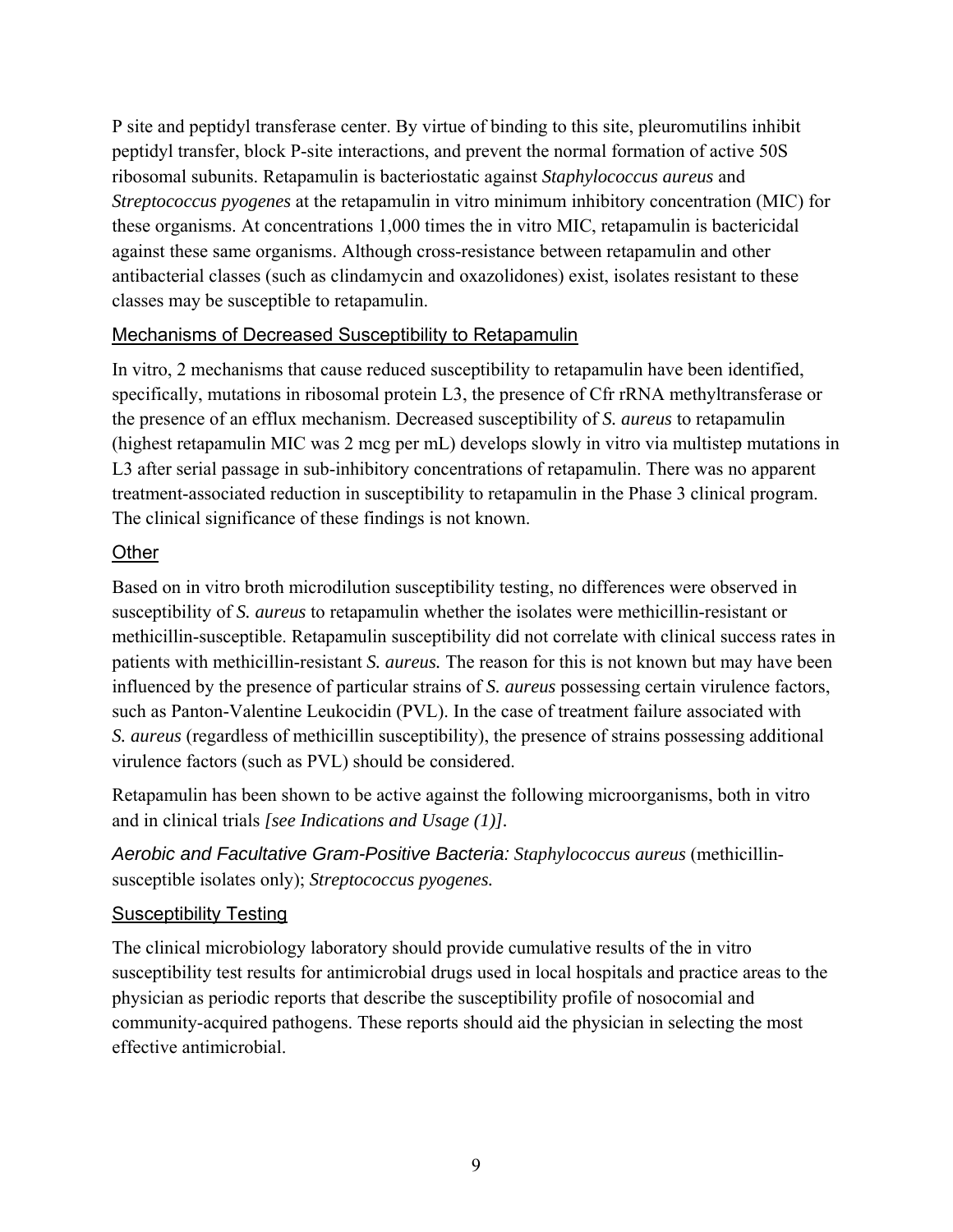## *Susceptibility Testing Techniques:*

 *Dilution Techniques:* Quantitative methods can be used to determine the MIC of retapamulin that will inhibit the growth of the bacteria being tested. The MIC provides an estimate of the susceptibility of bacteria to retapamulin. The MIC should be determined using a standardized procedure.<sup>1,2</sup> Standardized procedures are based on a dilution method (broth or agar) or equivalent with standardized inoculum concentrations and standardized concentrations of retapamulin powder.

 *Diffusion Techniques:* Quantitative methods that require measurement of zone diameters also provide reproducible estimates of the susceptibility of bacteria to antimicrobial compounds. One such standardized procedure requires the use of standardized inoculum concentrations.2,3 This procedure uses paper disks impregnated with 2 mcg of retapamulin to test the susceptibility of microorganisms to retapamulin.

*Susceptibility Test Interpretive Criteria:* In vitro susceptibility test interpretive criteria for retapamulin have not been determined for this topical antimicrobial. The relation of the in vitro MIC and/or disk diffusion susceptibility test results to clinical efficacy of retapamulin against the bacteria tested should be monitored.

*Quality Control Parameters for Susceptibility Testing:* In vitro susceptibility test quality control parameters were developed for retapamulin so that laboratories that test the susceptibility of bacterial isolates to retapamulin can determine if the susceptibility test is performing correctly. Standardized dilution techniques and diffusion methods require the use of laboratory control microorganisms to monitor the technical aspects of the laboratory procedures. Standard retapamulin powder should provide the following MIC and a 2-mcg retapamulin disk should produce the following zone diameters with the indicated quality control strains in Table 3.

| Microorganism                       | <b>MIC Range</b><br>(mcg/mL) | <b>Disk Diffusion Zone Diameter</b><br>$(\mathbf{mm})$ |
|-------------------------------------|------------------------------|--------------------------------------------------------|
| Staphylococcus aureus ATCC 29213    | $0.06 - 0.25$                | ΝA                                                     |
| Staphylococcus aureus ATCC 25923    | NΑ                           | $23 - 30$                                              |
| Streptococcus pneumoniae ATCC 49619 | $0.06 - 0.5^a$               | $13-19^{b}$                                            |

**Table 3. Acceptable Quality Control Ranges for Retapamulin** 

 $NA = Not applicable.$ 

<sup>a</sup> This quality control range is applicable using cation-adjusted Mueller-Hinton broth with 2% to 5% lysed horse blood.

 $<sup>b</sup>$  This quality control limit is applicable using Mueller-Hinton agar with 5% sheep blood.</sup>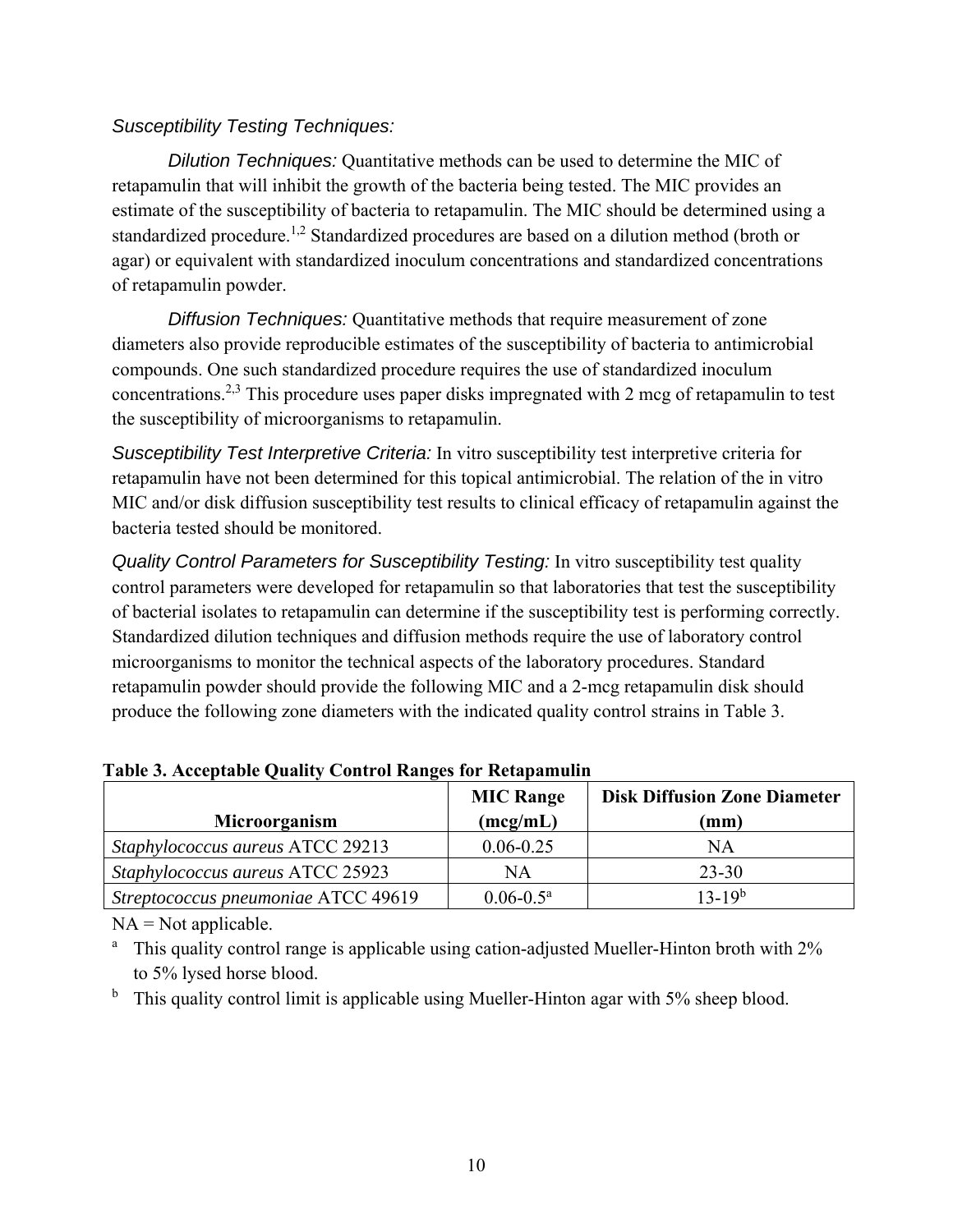## **13 NONCLINICAL TOXICOLOGY**

## **13.1 Carcinogenesis, Mutagenesis, Impairment of Fertility**

Long-term studies in animals to evaluate carcinogenic potential have not been conducted with retapamulin.

Retapamulin showed no genotoxicity when evaluated in vitro for gene mutation and/or chromosomal effects in the mouse lymphoma cell assay, in cultured human peripheral blood lymphocytes, or when evaluated in vivo in a rat micronucleus test.

No evidence of impaired fertility was found in male or female rats given retapamulin 50, 150, or 450 mg per kg per day orally.

## **14 CLINICAL STUDIES**

ALTABAX was evaluated in a placebo-controlled trial that enrolled adult and pediatric subjects aged 9 months and older for treatment of impetigo up to  $100 \text{ cm}^2$  in total area (up to 10 lesions) or a total body surface area not exceeding 2%. The majority of subjects enrolled (164/210, 78%) were under the age of 13. The trial was a double-blind, randomized, multi-center, parallel-group comparison of the safety of ALTABAX and placebo ointment, both applied twice daily for 5 days. Subjects were randomized to ALTABAX or placebo (2:1). Subjects with underlying skin disease (e.g., pre-existing eczematous dermatitis) or skin trauma, with clinical evidence of secondary infection, were excluded from these trials. In addition, subjects with any systemic signs and symptoms of infection (such as fever) were excluded from the trial. Clinical success was defined as the absence of treated lesions, or treated lesions had become dry without crusts with or without erythema compared with baseline, or had improved (defined as a decline in the size of the affected area, number of lesions or both) such that no further antimicrobial therapy was required. The intent-to-treat clinical (ITTC) population consisted of all randomized subjects who took at least 1 dose of trial medication. The clinical per protocol (PPC) population included all ITTC subjects who satisfied the inclusion/exclusion criteria and subsequently adhered to the protocol. The intent-to-treat bacteriological (ITTB) population consisted of all randomized subjects who took at least 1 dose of trial medication and had a pathogen identified at trial entry. The bacteriological per protocol (PPB) population included all ITTB subjects who satisfied the inclusion/exclusion criteria and subsequently adhered to the protocol.

Table 4 presents the results for clinical response at end of therapy (2 days after treatment) and follow-up (9 days after treatment), by analysis population.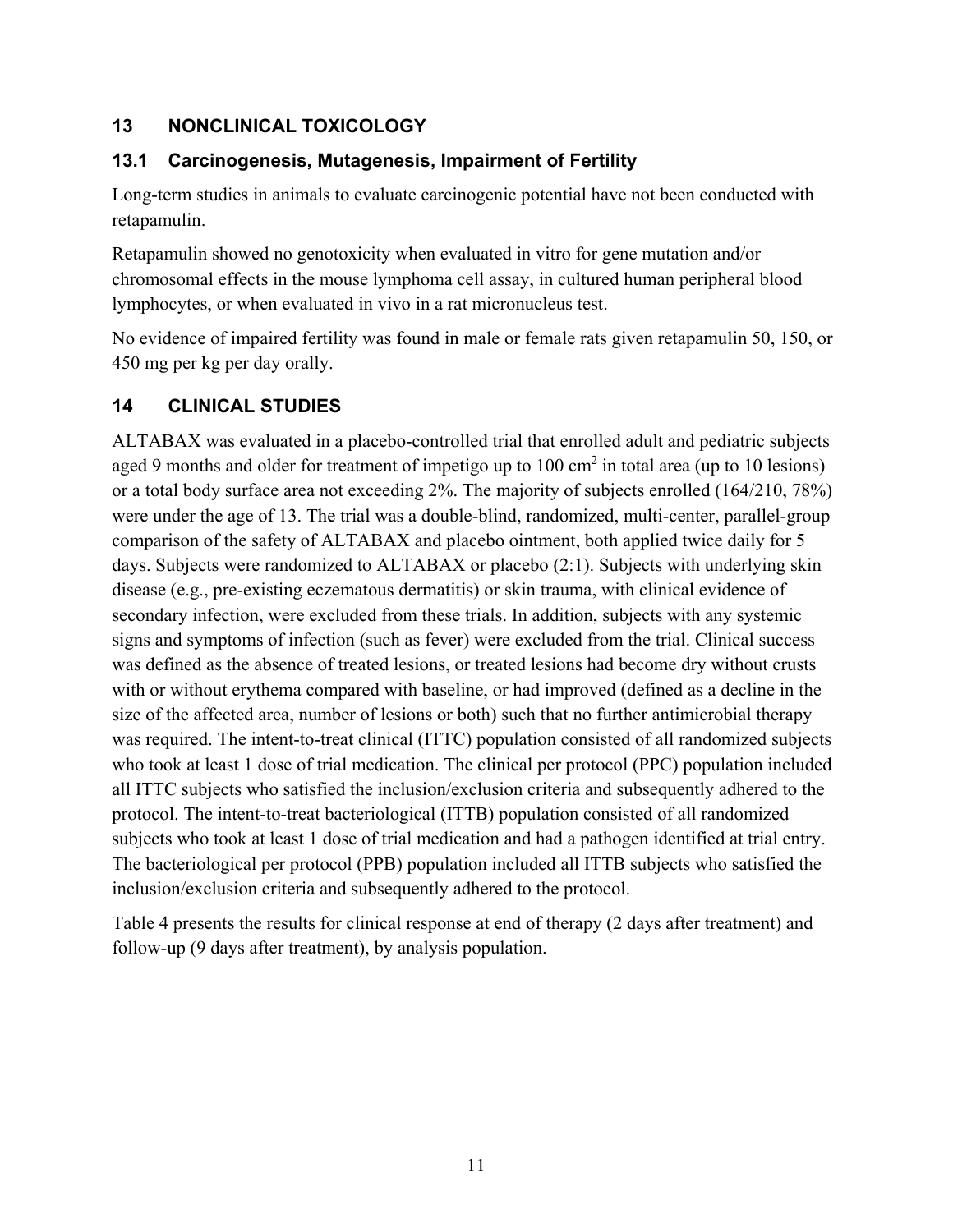|                                      | <b>ALTABAX</b> |                                | <b>Placebo</b> |                                | <b>Difference</b>           |               |
|--------------------------------------|----------------|--------------------------------|----------------|--------------------------------|-----------------------------|---------------|
| <b>Analysis</b><br><b>Population</b> | n/N            | <b>Success</b><br>Rate $(\% )$ | n/N            | <b>Success</b><br>Rate $(\% )$ | in Success<br>Rates $(\% )$ | 95% CI<br>(%) |
| End of Therapy                       |                |                                |                |                                |                             |               |
| <b>PPC</b>                           | 111/124        | 89.5                           | 33/62          | 53.2                           | 36.3                        | (22.8, 49.8)  |
| <b>ITTC</b>                          | 119/139        | 85.6                           | 37/71          | 52.1                           | 33.5                        | (20.5, 46.5)  |
| <b>PPB</b>                           | 96/107         | 89.7                           | 26/52          | 50.0                           | 39.7                        | (25.0, 54.5)  |
| <b>ITTB</b>                          | 101/114        | 88.6                           | 28/57          | 49.1                           | 39.5                        | (25.2, 53.7)  |
| Follow-Up                            |                |                                |                |                                |                             |               |
| <b>PPC</b>                           | 98/119         | 82.4                           | 25/58          | 43.1                           | 39.2                        | (24.8, 53.7)  |
| <b>ITTC</b>                          | 105/139        | 75.5                           | 28/71          | 39.4                           | 36.1                        | (22.7, 49.5)  |
| <b>PPB</b>                           | 86/102         | 84.3                           | 18/48          | 37.5                           | 46.8                        | (31.4, 62.2)  |
| <b>ITTB</b>                          | 91/114         | 79.8                           | 19/57          | 33.3                           | 46.5                        | (32.2, 60.8)  |

**Table 4. Clinical Response at End of Therapy and at Follow-Up by Analysis Population**

 $n =$  number with clinical success outcome,  $N =$  number in analysis population, PPC = Clinical Per Protocol Population, ITTC = Clinical Intent to Treat Population, PPB = Bacteriological Per Protocol Population, ITTB = Bacteriological Intent to Treat Population.

Table 5 presents the clinical success at end of therapy and follow-up by baseline pathogen.

| Table 5. Clinical Response at End of Therapy and Follow-Up for Subjects with                   |
|------------------------------------------------------------------------------------------------|
| <i>Staphylococcus aureus</i> and <i>Streptococcus pyogenes</i> at Baseline in the Per Protocol |
| <b>Bacteriological Population (PPB)</b>                                                        |
|                                                                                                |

|                           | <b>ALTABAX</b> |                      | <b>Placebo</b> |                      |  |
|---------------------------|----------------|----------------------|----------------|----------------------|--|
| Pathogen                  | n/N            | Success Rate $(\% )$ | n/N            | Success Rate $(\% )$ |  |
| End of Therapy            |                |                      |                |                      |  |
| Staphylococcus aureus     |                |                      |                |                      |  |
| (Methicillin-susceptible) | 79/88          | 89.8                 | 25/48          | 52.1                 |  |
| Streptococcus pyogenes    | 29/32          | 90.6                 | 3/7            | 42.9                 |  |
| Follow-Up                 |                |                      |                |                      |  |
| Staphylococcus aureus     |                |                      |                |                      |  |
| (Methicillin-susceptible) | 71/84          | 84.5                 | 19/44          | 43.2                 |  |
| Streptococcus pyogenes    | 29/32          | 90.6                 | 2/6            | 33.3                 |  |

n/N = Number of clinical successes/number of pathogens isolated at baseline.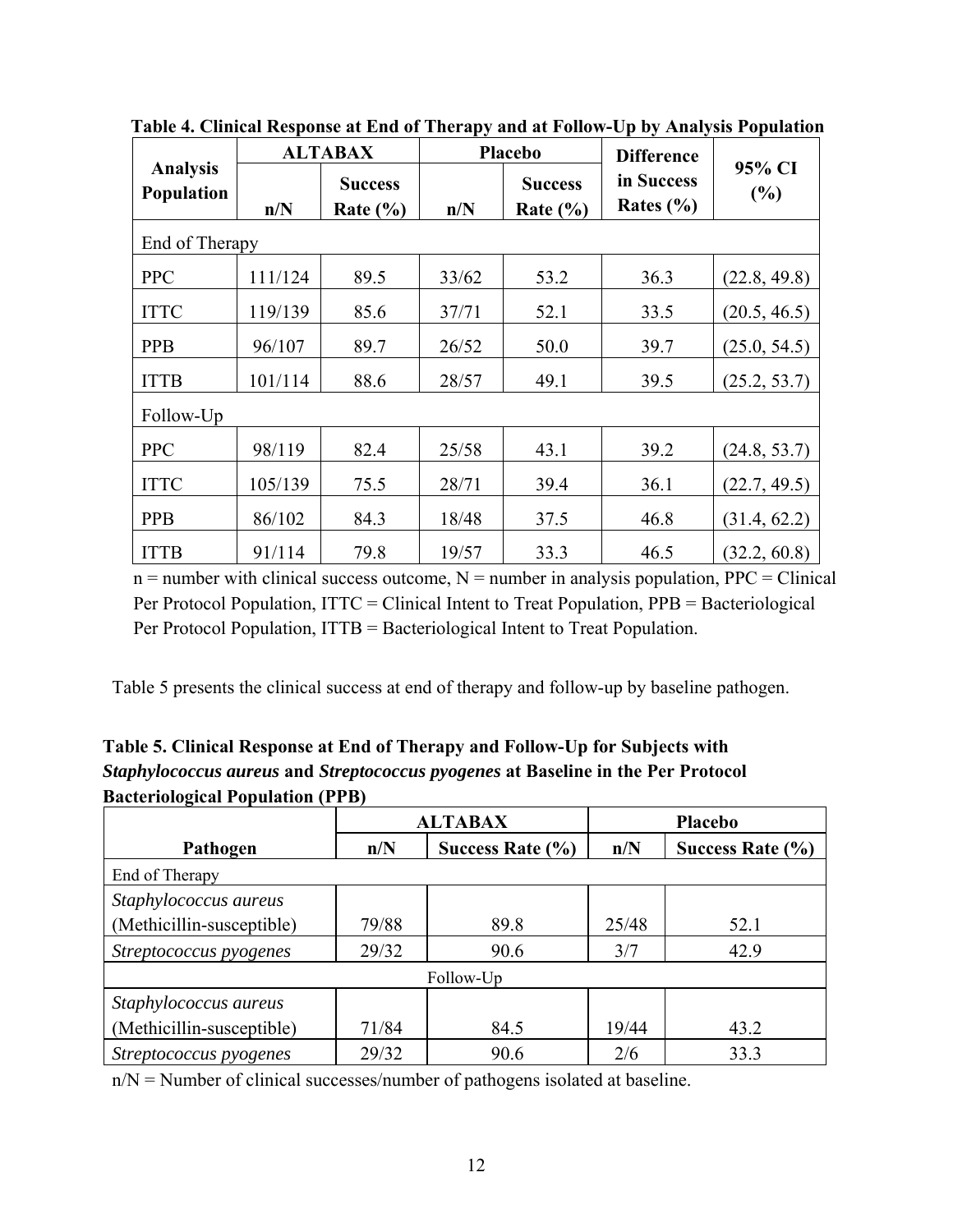Examination of age and gender subgroups did not identify differences in response to ALTABAX among these groups. The majority of subjects entered into this trial were classified as white/Caucasian or of Asian heritage; when response rates by racial subgroups were viewed across trials, differences in response to ALTABAX were not identified.

## **15 REFERENCES**

- 1. Clinical and Laboratory Standards Institute (CLSI). *Methods for Dilution Antimicrobial Susceptibility Tests for Bacteria that Grow Aerobically; Eleventh Edition*. CLSI document M07-A11. Clinical and Laboratory Standards Institute, 950 West Valley Road, Suite 2500, Wayne, Pennsylvania 19087, USA, 2018.
- 2. CLSI. *Performance Standards for Antimicrobial Susceptibility Testing; Twenty-ninth Edition.* CLSI supplement M100-S29. Wayne, PA: Clinical Laboratory Standards Institute; 2019.
- 3. CLSI. *Performance Standards for Antimicrobial Disk Diffusion Susceptibility Tests*; *Thirteenth Edition*. CLSI Document M02-A13. Wayne, PA: Clinical Laboratory Standards Institute; 2018.

## **16 HOW SUPPLIED/STORAGE AND HANDLING**

ALTABAX is supplied in 15-gram and 30-gram tubes*.*

NDC 16110-518-15 (15-gram tube)

NDC 16110-518-30 (30-gram tube)

Store at  $25^{\circ}$ C (77°F) with excursions permitted to  $15^{\circ}$ -30°C (59°-86°F).

### **17 PATIENT COUNSELING INFORMATION**

Patients using ALTABAX and/or their guardians should receive the following information and instructions:

- Use ALTABAX as directed by the healthcare practitioner. As with any topical medication, patients and caregivers should wash their hands after application if the hands are not the area for treatment.
- ALTABAX is for external use only. Do not swallow ALTABAX or use it in the eyes, on the mouth or lips, inside the nose, or inside the female genital area.
- The treated area may be covered by a sterile bandage or gauze dressing, if desired. This may also be helpful for infants and young children who accidentally touch or lick the lesion site. A bandage will protect the treated area and avoid accidental transfer of ointment to the eyes or other areas.